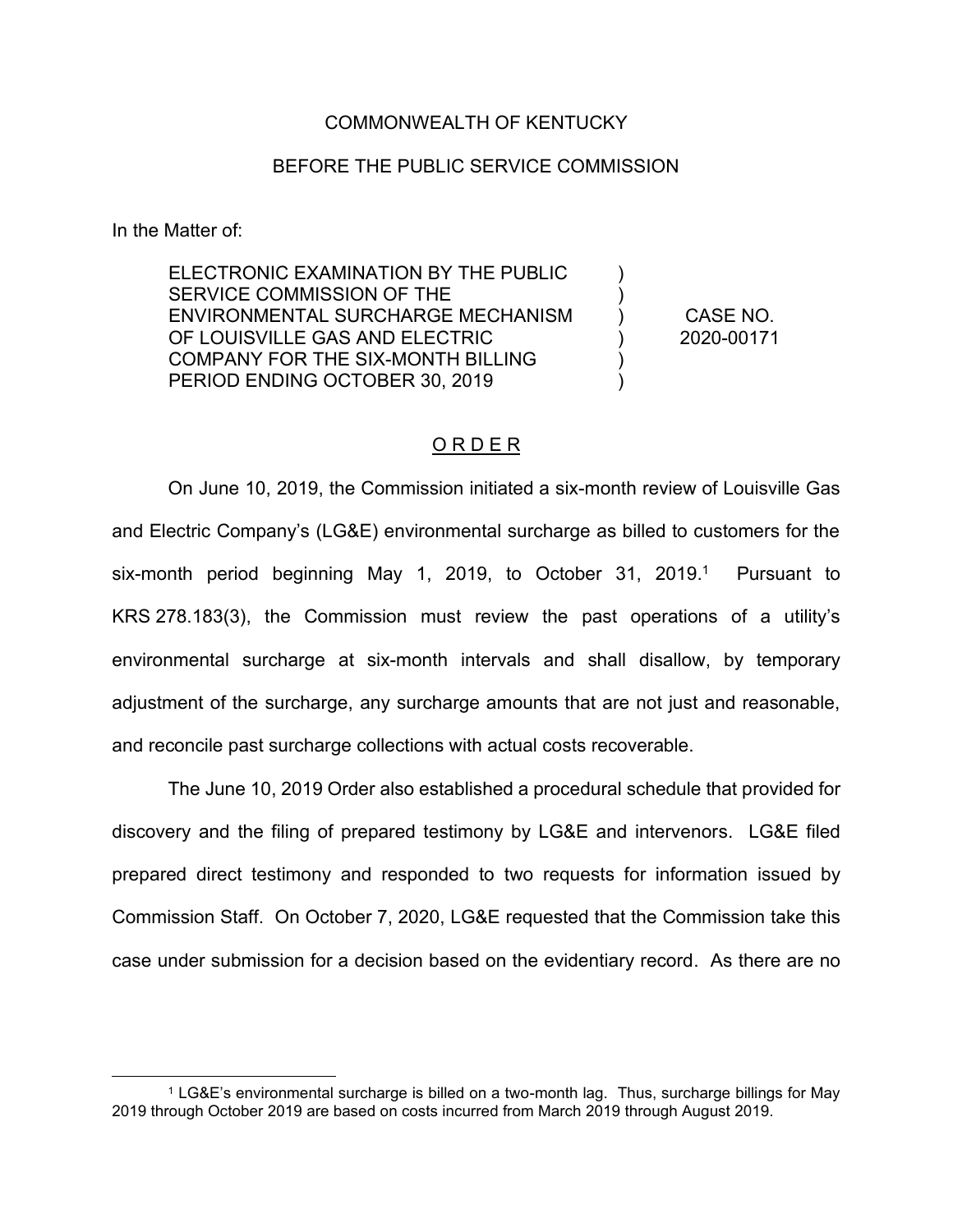intervenors in this case and a hearing is not necessary in the public interest, the Commission will adjudicate this case based on the evidence of record.

#### SURCHARGE ADJUSTMENT

LG&E determined that it had a net over-recovery of environmental costs for the six-month billing period ended October 31, 2019, of \$991,852.<sup>2</sup> LG&E recommended that the Commission approve a decrease to the jurisdictional environmental surcharge revenue requirement of \$495,926 per month for two months, beginning in the second fullbilling month following the Commission's final Order in this proceeding.<sup>3</sup> The two-month decrease in jurisdictional environmental surcharge revenue requirement would decrease LG&E's environmental-cost-recovery billing factor for those same months.

The Commission has reviewed and finds reasonable LG&E's calculation of a net over-recovery of \$991,852 for the six-month billing period covered in this proceeding. The Commission also finds reasonable LG&E's proposal to refund this over-recovery by decreasing the total jurisdictional environmental surcharge revenue requirement by \$495,926 per month for two months beginning in the second full-billing month following the date of this Order. LG&E stated that the actual average residential customer's usage for the 12-month period ended March 31, 2020, is 945 kilowatt-hours (kWh) per month.<sup>4</sup> LG&E calculates that for a residential customer using 945 kWh per month, its proposed decrease in the environmental cost-recovery-billing factor would be a decrease of

<sup>2</sup> Direct Testimony of Andrea M. Fackler (filed July 8, 2020) at 7.

<sup>3</sup> *Id.* at 9.

<sup>4</sup> LG&E's Response to Commission Staff's First Request for Information (filed July 8, 2020) (Response to Staff's First Request), Item 6.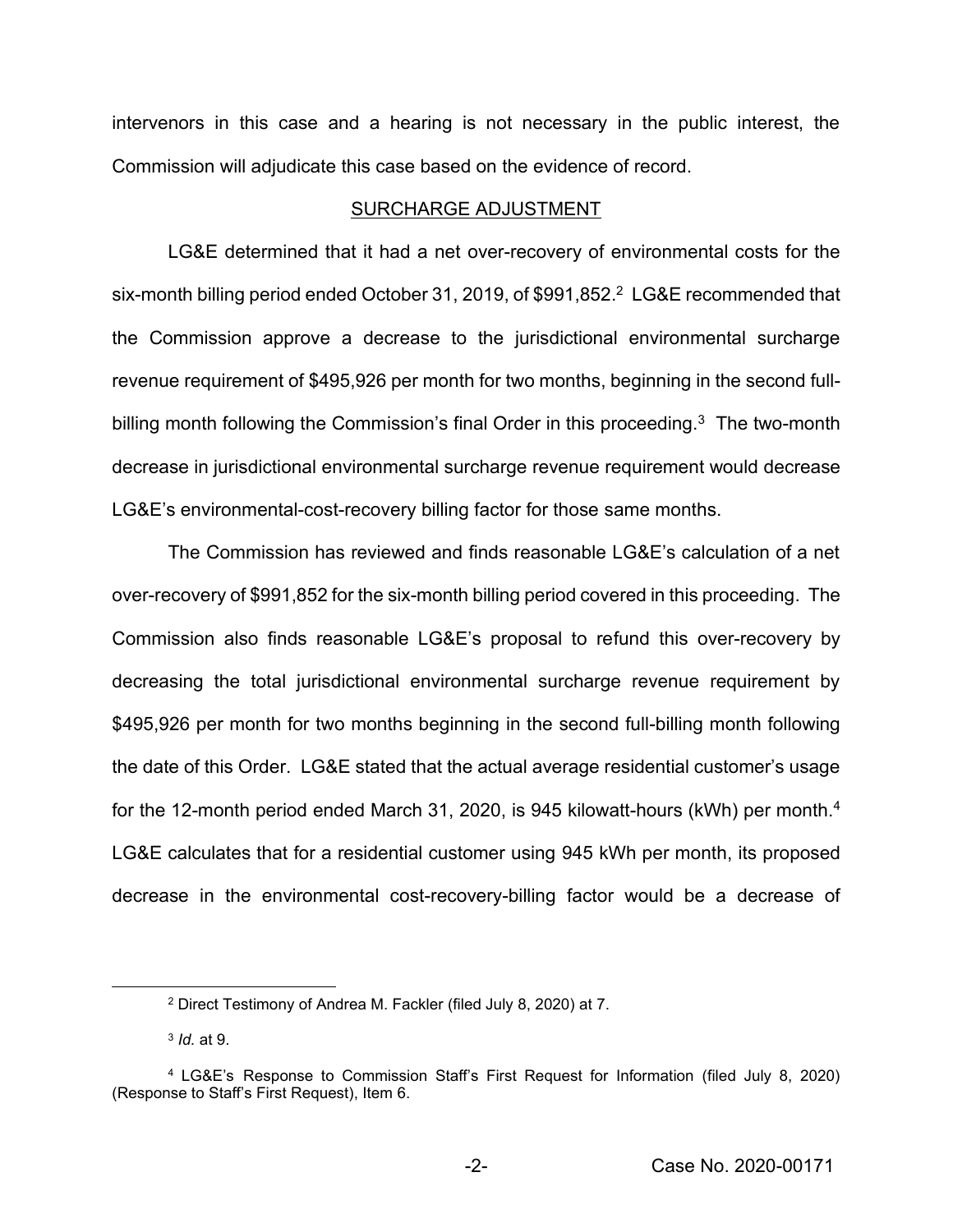approximately \$0.57 per month, using rates and adjustment clause factors in effect for the March 2020 billing month.<sup>5</sup>

# RATE OF RETURN

LG&E provided the outstanding balances for its long-term debt, short-term debt, and common equity and the blended interest rates for its long-term and short-term debt as of August 31, 2019, the last expense month of the review period.<sup>6</sup> LG&E also provided the overall weighted average cost of capital (WACC) reflecting the tax gross-up approach approved in Case No. 2004-00421.7 In Case No. 2018-00295, the Commission determined that a reasonable return on equity (ROE) for LG&E was  $9.725$  percent.<sup>8</sup> In case No. 2020-00061, the Commission determined that a reasonable ROE for LG&E's 2020 Environmental Compliance Plan (2020 Plan) was 9.200 percent. 9 Using the approved 9.725 percent ROE, LG&E calculated a WACC, before income tax gross up, of 7.12 percent,<sup>10</sup> which is appropriate for LG&E's 2009, 2011, and 2016 Environmental Compliance Plans (Pre-2020 Compliance Plans). Using the approved 9.200 percent ROE, the Commission has calculated a WACC, before income tax gross up, of 6.84 percent for LG&E's 2020 Compliance Plans.

<sup>5</sup> *Id.*

<sup>6</sup> Response to Staff's First Request (filed July 8, 2020), Item 5.

<sup>7</sup> Case No. 2004-00421, *The Application of Louisville Gas and Electric Company for Approval of Its 2004 Compliance Plan for Recovery by Environmental Surcharge* (Ky. PSC June 20, 2005); and the Response to Staff's First Request, Item 5, Attachment.

<sup>8</sup> Case No. 2018-00295, *Electronic Application of Louisville Gas and Electric Company for an Adjustment of Its Electric and Gas Rates* (Ky. PSC Apr. 30, 2019).

<sup>9</sup> Case No. 2020-00061, *Electronic Application of Louisville Gas and Electric Company for Approval of an Amended Compliance Plan and a Revised Environmental Surcharge* (Ky. PSC Sept. 29, 2020).

<sup>10</sup> Response to Staff's First Request, Item 5.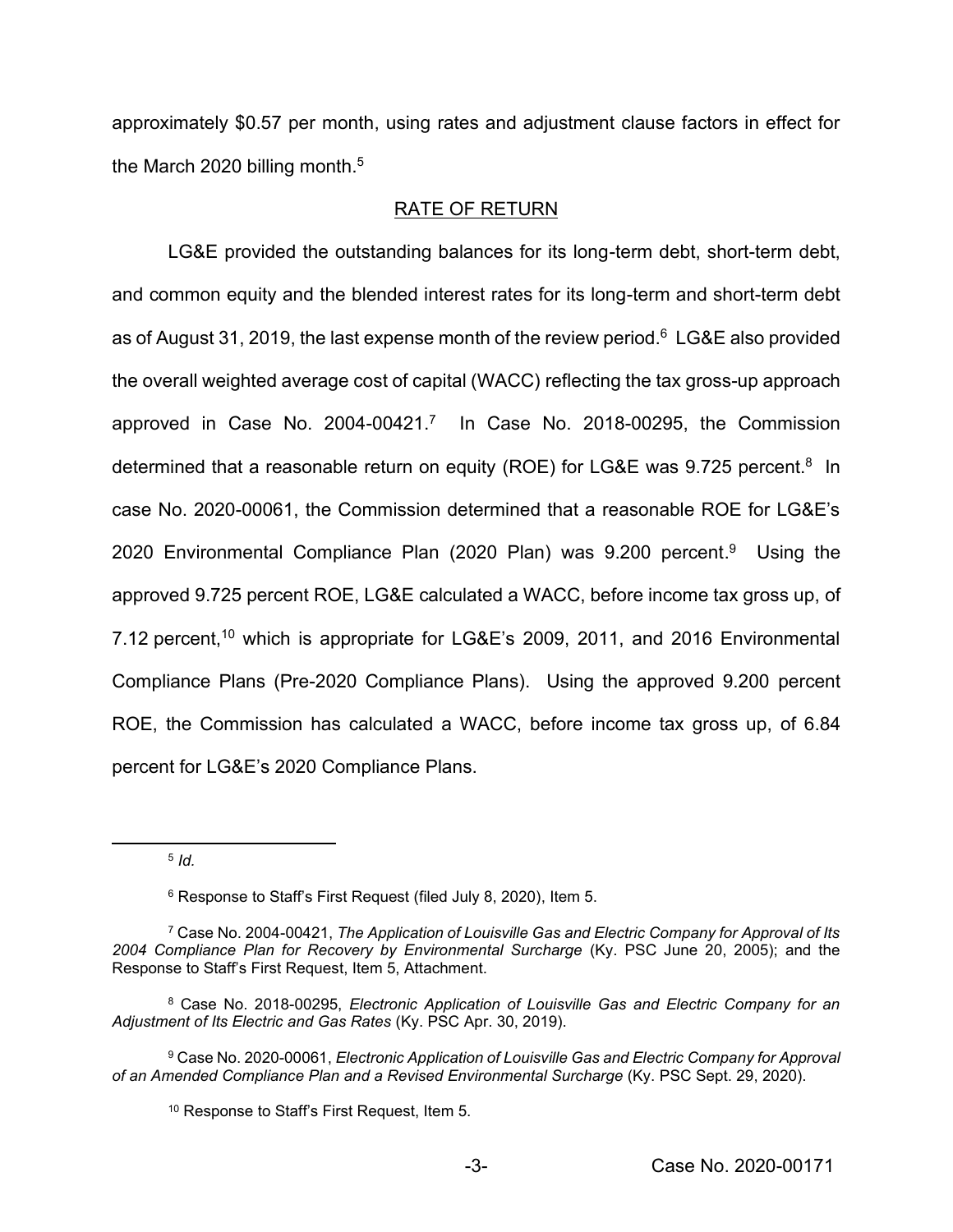The Commission has reviewed LG&E's calculation of the tax gross-up factor and finds that it is consistent with the approach approved in Case No. 2004-00421.<sup>11</sup> Therefore, the Commission finds that the WACC for LG&E's Pre-2020 Plans of 7.12 percent and the income tax gross-up factor of 0.75, which produces an overall grossed-up return of 8.85 percent, should be used in all LG&E monthly environmental surcharge filings beginning in the second full-billing month following the date of this Order. The Commission also finds that the WACC for LG&E's 2020 Plans of 6.84 percent and the income tax gross-up factor of 0.75, which produces an overall grossed-up return of 8.47 percent, should be used in all LG&E monthly environmental surcharge filings beginning in the second full-billing month following the date of this Order.

IT IS THEREFORE ORDERED that:

1. The amounts billed to customers by LG&E through its environmental surcharge for the period from May 1, 2019, to October 31, 2019, are approved.

2. Beginning in the second full-billing month following the date of this Order, LG&E shall decrease its jurisdictional environmental revenue requirement by \$495,926 for two months.

3. Beginning in the second full-billing month following the date of this Order, LG&E shall use a WACC of 7.12 percent, a tax gross-up factor of 0.75, an ROE rate of 9.725 percent, and an overall grossed-up return of 8.85 percent for its Pre-2020 Plans and a WACC of 6.84 percent, a tax gross-up factor of 0.75, an ROE rate of 9.200 percent, and an overall grossed-up return of 8.47 percent for its 2020 Plan in all future monthly environmental surcharge filings unless directed otherwise by the Commission.

<sup>11</sup> Response to Staff's First Request, Item 5.d.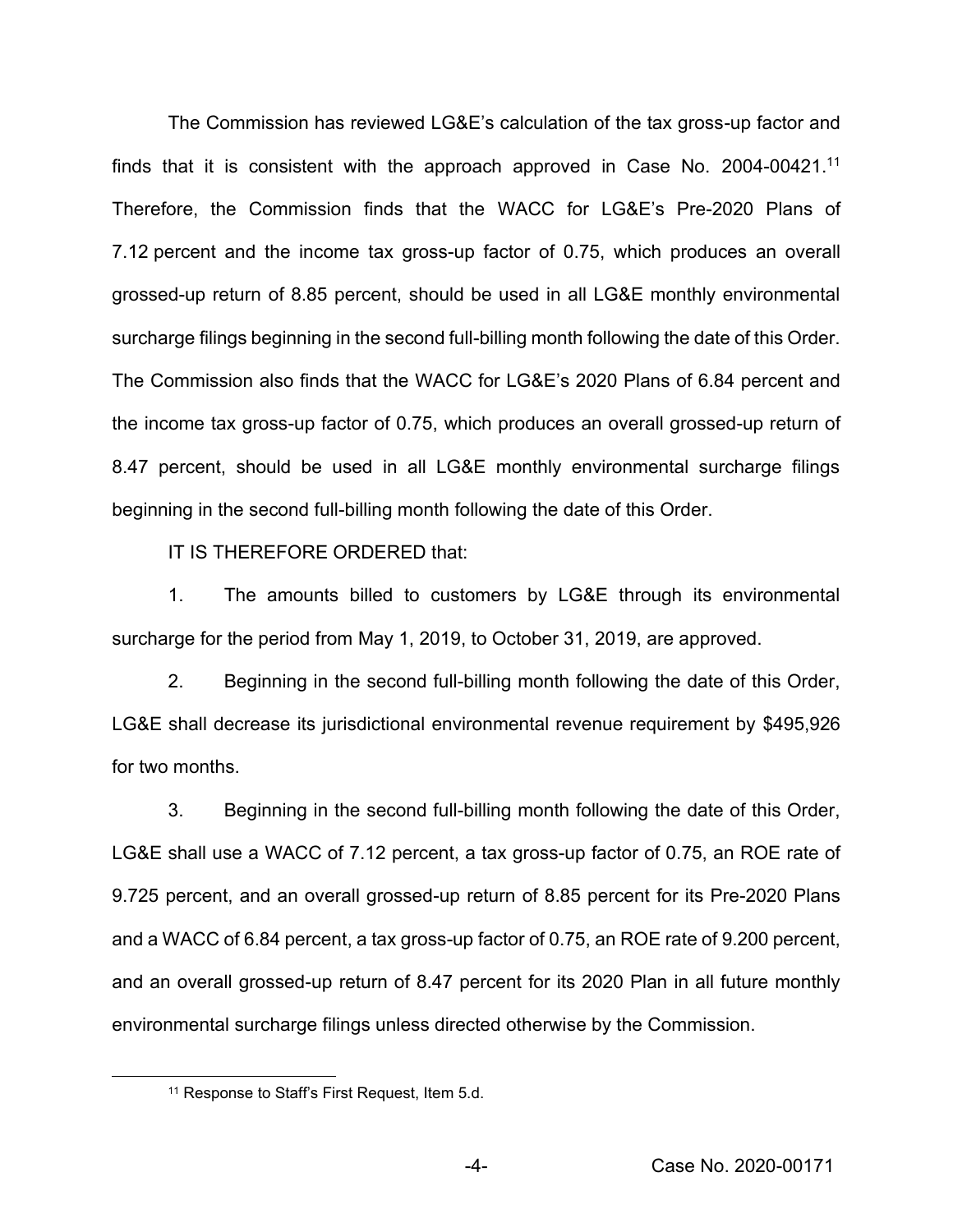4. This case is closed and removed from the Commission's docket.

# [REMAINDER OF PAGE INTENTIONALLY LEFT BLANK]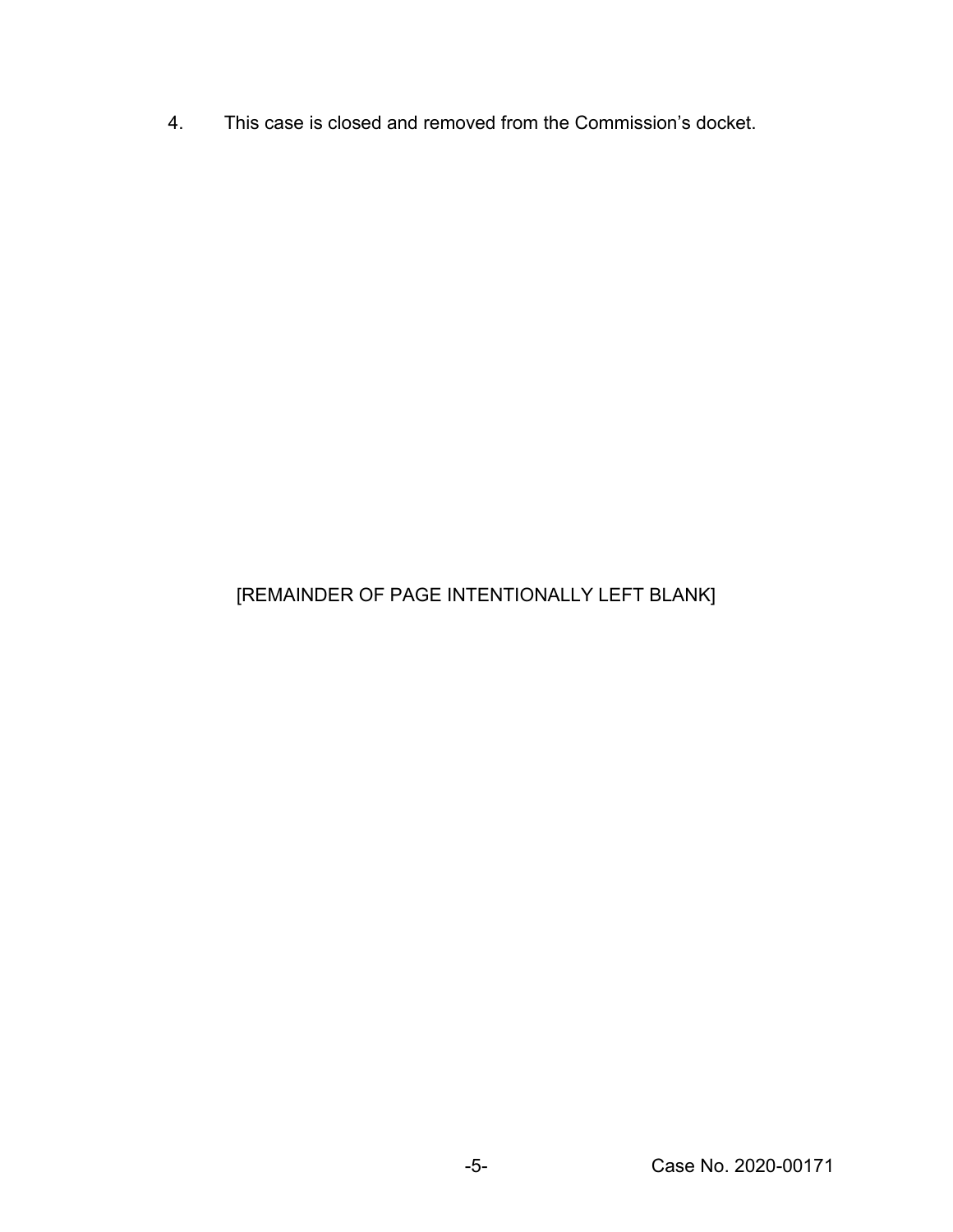By the Commission



ATTEST:

.<br>dwel

Executive Director

Case No. 2020-00171